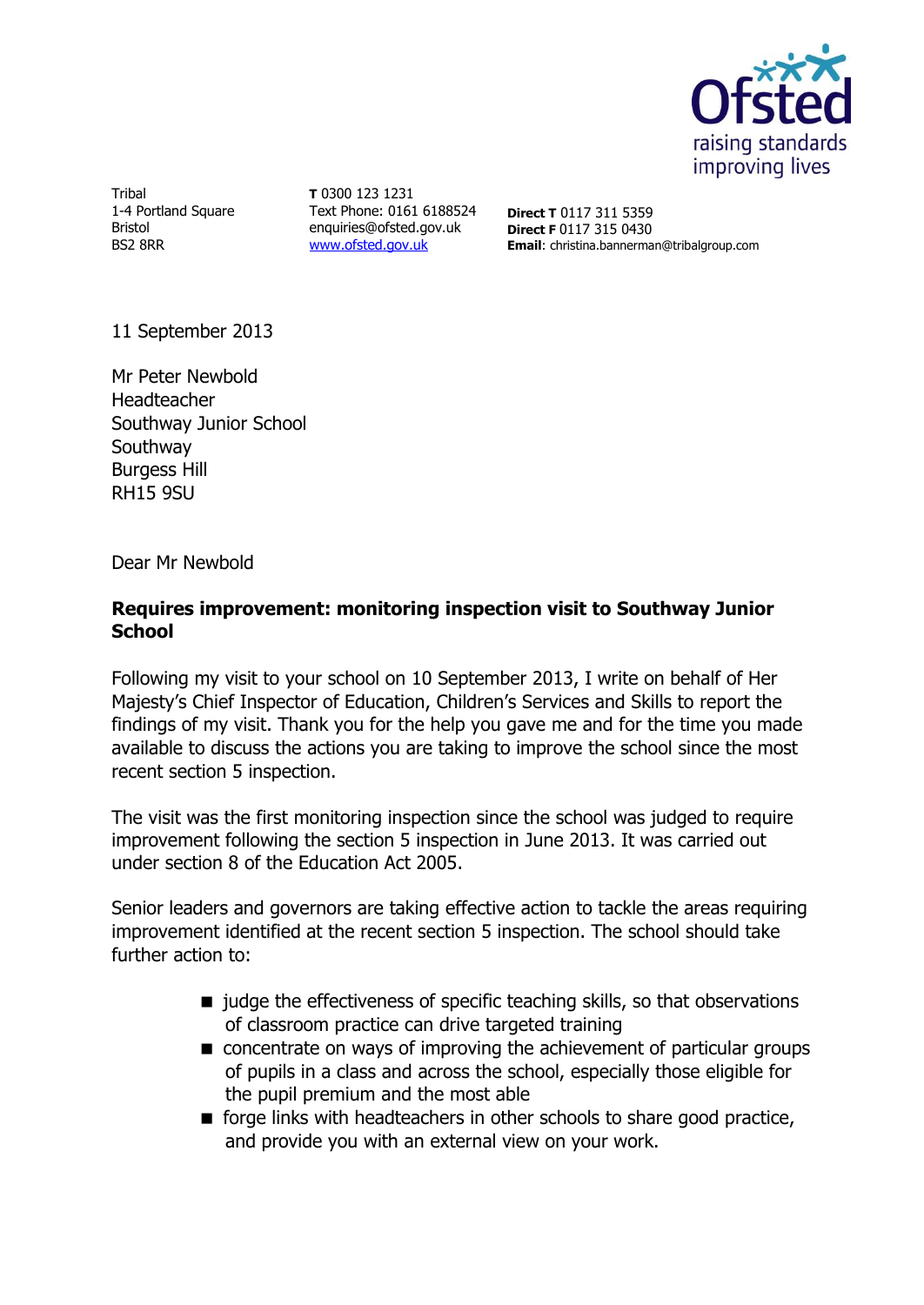

# **Evidence**

During the visit, I met with you and your deputy headteacher, and with a representative of the local authority. I also had a telephone conversation with the vice chair of governors. These discussions identified the actions taken since the last inspection. I briefly visited all classes in the school with you and your deputy. I evaluated the school improvement plan and the updated self-evaluation document.

## **Context**

Since the previous inspection you have taken up your post at the school, and two new teachers and two teaching assistants have also joined the staff. You have reallocated roles among senior staff and some middle leaders, and the governing body has adjusted its structure and ways of working to match the school's new priorities.

## **Main findings**

Having visited the school several times last term, you were well placed to give the school a clear and strong sense of direction at the first staff meeting of the year. The school's action plan sets out your priorities with a good level of detail. It is a useful working document because it allocates tasks well, uses sensible timescales, and makes it easy for staff and governors to judge whether actions have had the desired outcomes at various points in the school year. Your planning has been assisted greatly by the school's judgements of its performance having been honest and accurate since January 2013.

Pupils' achievements and good teaching are appropriately central to your plans. You have wisely prioritised teaching across all four year groups becoming consistently good, while supporting already good teachers to develop outstanding practice. You already have plans to give staff opportunities to visit other schools to see more teaching that is outstanding, with the aim of broadening their understanding of what constitutes very good practice, and stimulating useful discussion. You are also hoping to form alliances with other local headteachers to check on the quality of teaching across your schools, as well as to offer opportunities to learn from each other. This cooperative work can support improvement powerfully. You and other senior staff judge the quality of teaching confidently and accurately. You do not currently identify and judge the effectiveness of specific teaching skills, and so cannot use such information to steer training for specific staff and groups of teachers.

Analyses of achievement are largely based on whole-school and whole-class data, and also provide useful insights into the performance of groups of pupils at risk of